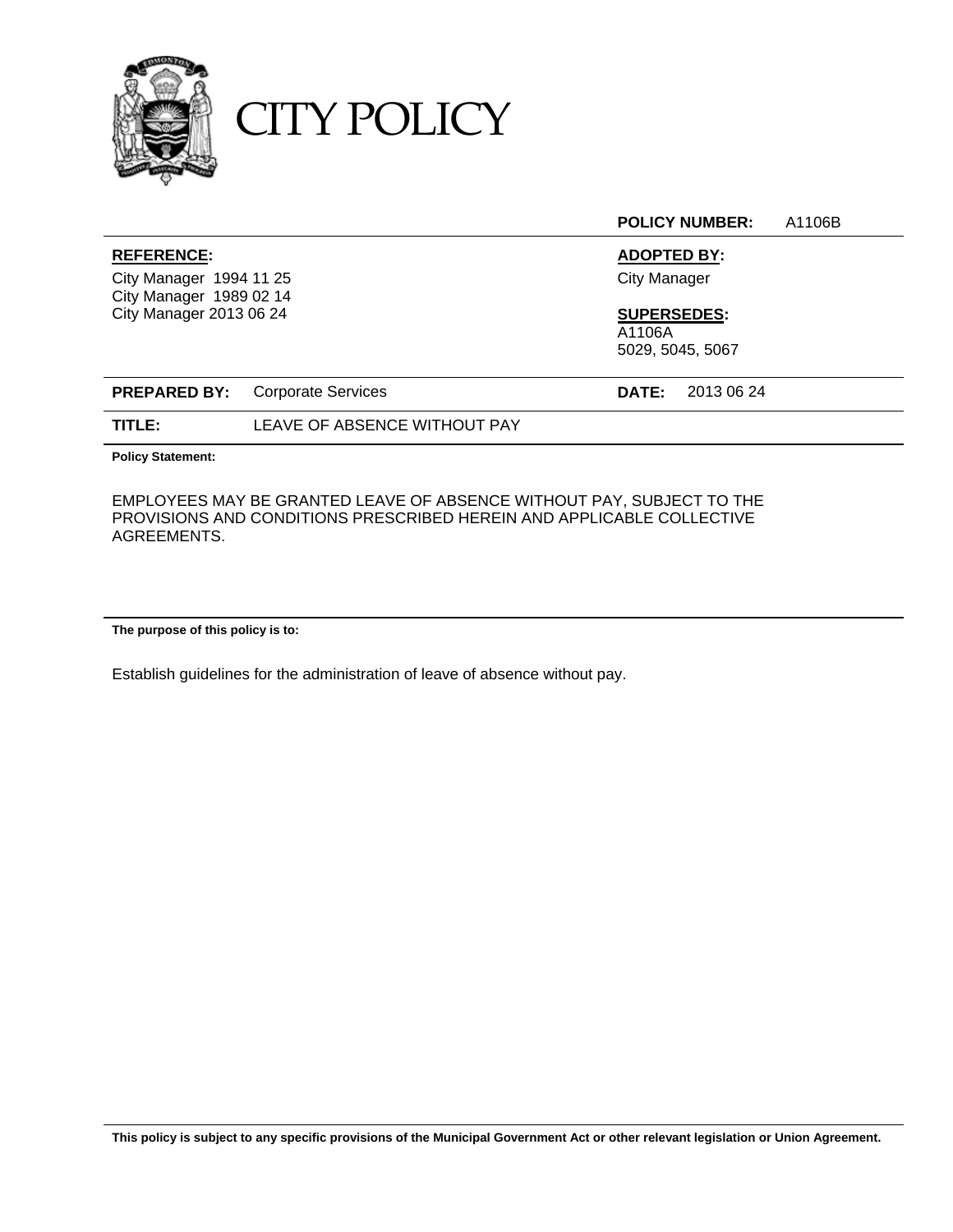# 1. DEFINITIONS

- 1.01 City Council: The Council of The City of Edmonton as established by the Provincial Municipal Government Act.
- 1.011. City Manager: The chief administrative officer for the City or his or her delegate.
- 1.02 Types of Leave: Includes, but is not restricted to:
	- (a) Campaigning for Election to Senior Governments;
	- (b) Campaigning for Election to City Council;
	- (c) Performance of the Duties of an Elected Official of Other Local Governments;
	- (c) Canadian Armed Forces Service;
	- (e) Education Leave;
	- (f) Maternity Leave;
	- (g) Adoption Leave;
	- (h) Parental Leave;
	- (i) Personal Affairs:
		- i) Compassionate Leave;
		- ii) Family Emergencies;
		- iii) Family Events;
	- (j) Personal Disability;
	- (k) Union/Management Association Affairs;
	- (l) Special Events Participation.
- 1.03 In-Scope Employees: Employees who fall within the scope of a collective agreement between the City and a union or association.
- 1.04 Managerial Employees: Employees who are excluded from a union/association due to their performance of managerial functions and those employees excluded from a union/association as a result of their professional and/or other designation by current labour legislation.
- 1.05 Local Government: The council of any Municipality, (other than the City of Edmonton), School Board, or Hospital Board.
- 1.06 Out-of-Scope Employees: Non-management employees who do not fall within the scope of a collective agreement between the City and a union or association.
- 1.07 Senior Government: The Legislative Assembly of Alberta or the Parliament of Canada.
- 2. RESPONSIBILITIES
	- 2.01 City Manager shall:
		- (a) approve this policy and any amendments thereto;
		- (b) approve any exceptions to, or deviations from, this policy.
	- 2.02 Human Resources Branch shall:
		- (a) provide interpretation, advice and assistance to Departments;
		- (b) monitor and maintain the effectiveness of this policy by regularly reviewing annual statistics and trends and updating the policy as required;
		- (c) prepare an annual report of all approved leave of absence without pay requests;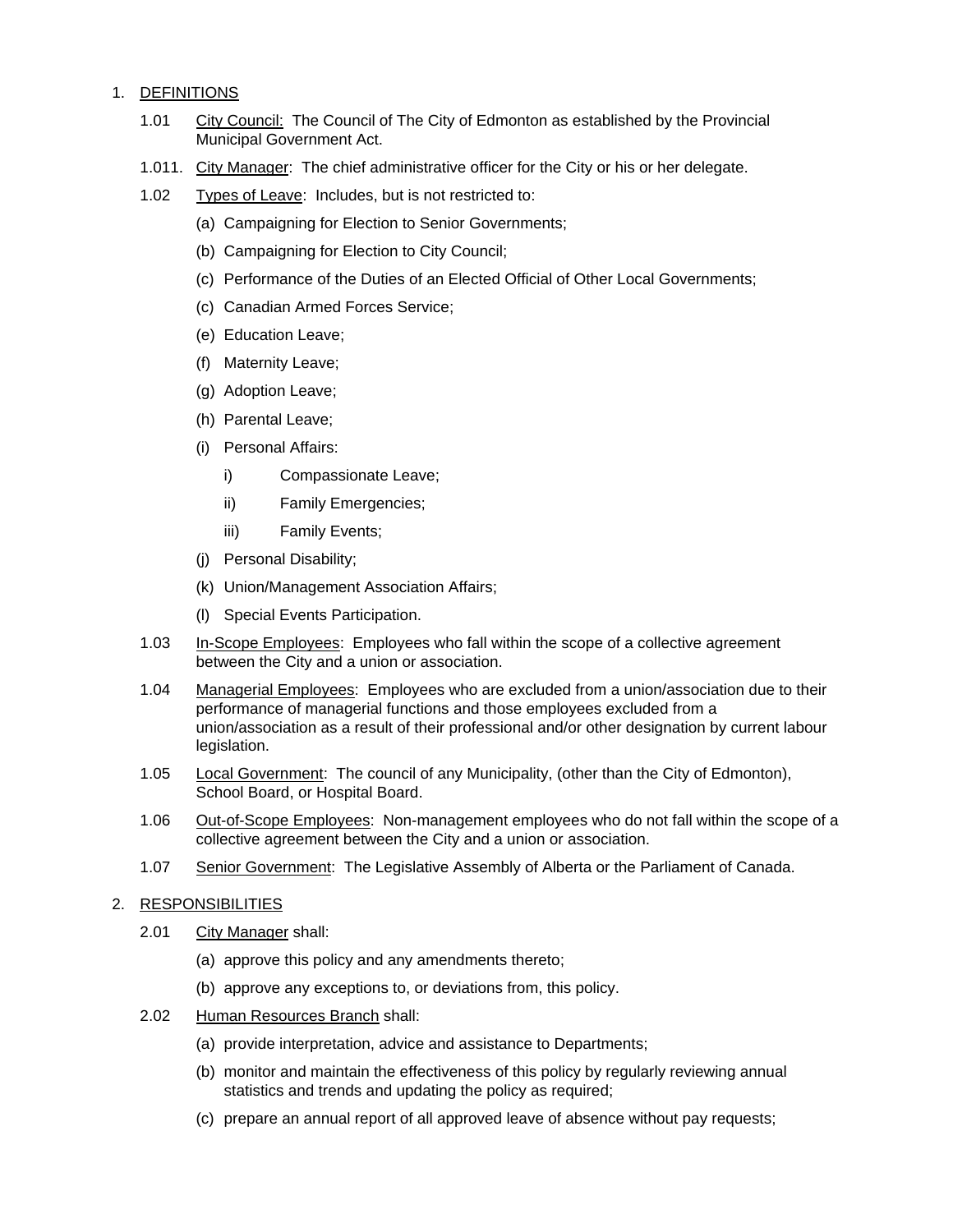- (d) forward requests for exceptions to, or deviations from, this policy to the City Manager with a recommendation.
- 2.03 Financial Services and Utilities Department shall:
	- (a) maintain records of all leaves by employee and by department;
	- (b) communicate and monitor the rules governing continuation of participation in the applicable employee benefit plans where employees are granted leaves of absence in excess of ten [10] consecutive working days, as provided for in Section 3.
- 2.04 Department Head shall:
	- (a) establish departmental procedures for dealing with requests for leaves of absence without pay, including:
		- (i) the delegation of authority to approve or deny leaves, based on the length and purpose of leave requested;
		- (ii) the process an employee is required to follow when submitting a request for leave. (NOTE that the corporate Application for Leave of Absence Without Pay must be completed in respect to requests for leaves which exceed ten (10) continuous working days - for Benefits Administration purposes);
	- (b) forward requests for exceptions to, or deviations from, this policy to the Personnel Department, with a recommendation;
	- (c) ensure that an employee who applies for leave is notified, in writing, within a reasonable period of time of the decision on the application. The reason for denial of a request shall be provided to the employee;
	- (d) ensure that a record is maintained of all leaves approved for each employee during each year;
	- (e) provide an annual report of all approved leave of absence without pay requests to the Personnel Department;
	- (f) advise employees of potential conflicts of interest which may arise as the result of their occupying positions as elected officials of other Local Governments while maintaining their positions as employees of the City of Edmonton.
- 2.05 Employees shall:
	- (a) submit the request for leave in writing and in accordance with established departmental procedures, as far in advance of the commencement date of such leave as possible;
	- (b) complete the Application for Leave of Absence Without Pay form in respect of requests for leaves which exceed ten (10) working days;
	- (c) continue to be subject to City Policy A1100 Employee Code of Ethics as well as any supplemental Department Employee Code of Ethics applicable to the employing department.
- 3. GUIDELINES
	- 3.01 In-Scope Employees: Provisions for all leaves of absence, where provided, shall be in accordance with applicable collective agreements.
	- 3.02 Campaigning for Election to Senior Governments or Local Governments:
		- (a) Employees may be granted a leave to campaign as a candidate for Senior Government or Local Government.
		- (b) The employee shall resign from the City if elected.
	- 3.03 Campaigning for Election to the City Council:
		- (a) An employee who wishes to be nominated as a candidate for City Council is entitled as of right to a leave of absence without pay if on or after July 1 in the year of a general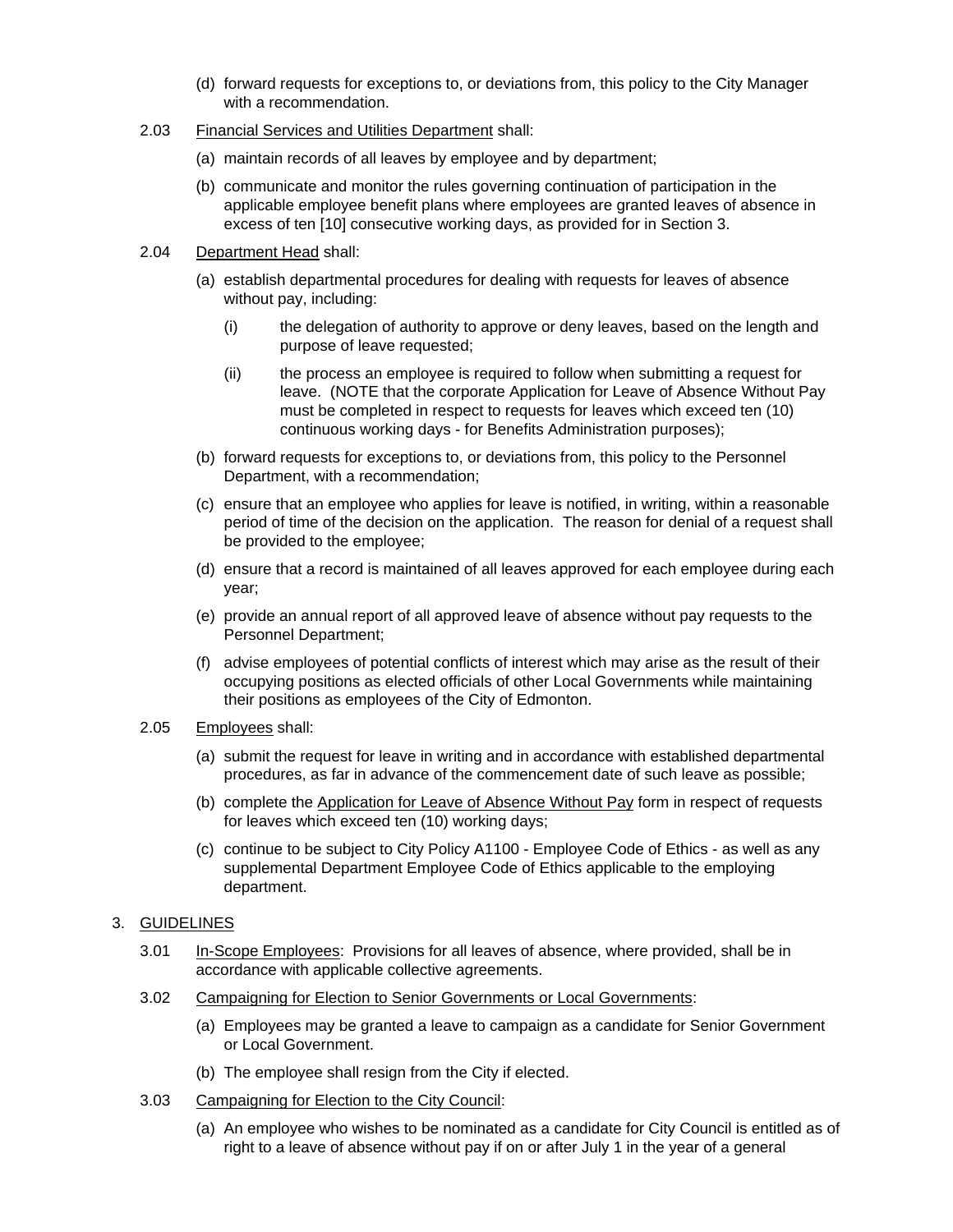election or after the day City Council passes a resolution to hold a by-election but, in all cases, the employee's last working day prior to nomination day notifies the City that he or she will be taking a leave of absence to run for City Council. The employee taking leave must complete the attached Leave without Pay form to provide instructions pertaining to the period of leave, to the City. The employee will provide notice and the form to his or her Branch Manager, and copy the notice to the applicable Department Head.

- (b) The employee shall resign from the City if elected.
- (c) If the employee is not elected, the employee shall return to work for the City on or by the fifth (5th) working day after election day, unless mutual agreement between the Department Head and the employee is reached with respect to the employee's date of return to work.
- (d) The terms of leave to run for election to City Council are governed by section 22 of the Local Authorities Election Act.

#### 3.04 Maternity Leave:

- (a) Maternity leave shall be granted to a pregnant employee who is either a permanent employee or has been employed with the City for at least twelve (12) consecutive months upon application to the Department Head. Maternity leave shall normally be up to six (6) months in duration, including any valid, health-related portion that may be encountered during this period. Maternity leave without pay may commence up to three (3) months prior to the expected date of delivery. In any event, the employee shall be allowed a minimum of six (6) weeks' leave after the actual date of delivery.
- (b) Employees who are members of the City's Disability Plans may be eligible for disability benefits for the medically substantiated valid, health-related portion of the maternity leave prior to the birth of the baby. Employees who have a valid, health-related period after the birth are subject to the terms of the City's Supplemental Unemployment Benefits Plan for the duration of the valid, health-related period of the maternity leave.
- (c) If the employee exhausts all Short-Term Disability (Income Protection) Benefits and is not eligible for, or has exhausted, Supplementary Unemployment Benefits, the employee may be eligible for Long-Term Disability Benefits for the remainder of the valid, healthrelated period, subject to the terms and conditions of the Long-Term Disability Plan.

#### 3.05 Adoption Leave:

 A permanent employee or an employee with at least twelve (12) months of consecutive employment with the City, shall be granted a leave of absence without pay for the purpose of adopting and caring for a child upon application to the Department Head. The employee shall normally return from the leave to regular employment with the City within six (6) months after the commencement of the leave.

#### 3.06 Parental Leave:

 A permanent employee or an employee with at least twelve (12) months of consecutive employment with the City, may be granted a parental leave of absence without pay to attend to the needs of a dependent child during the child's first year of life. The parental leave period shall not exceed six (6) months in duration.

#### 3.07 Personal Affairs:

Leave without pay, may be granted for, but not restricted to:

- (a) Compassionate Leave:
	- funeral of relatives or friends;
	- terminal illness of relatives or friends.
- (b) Family Emergencies: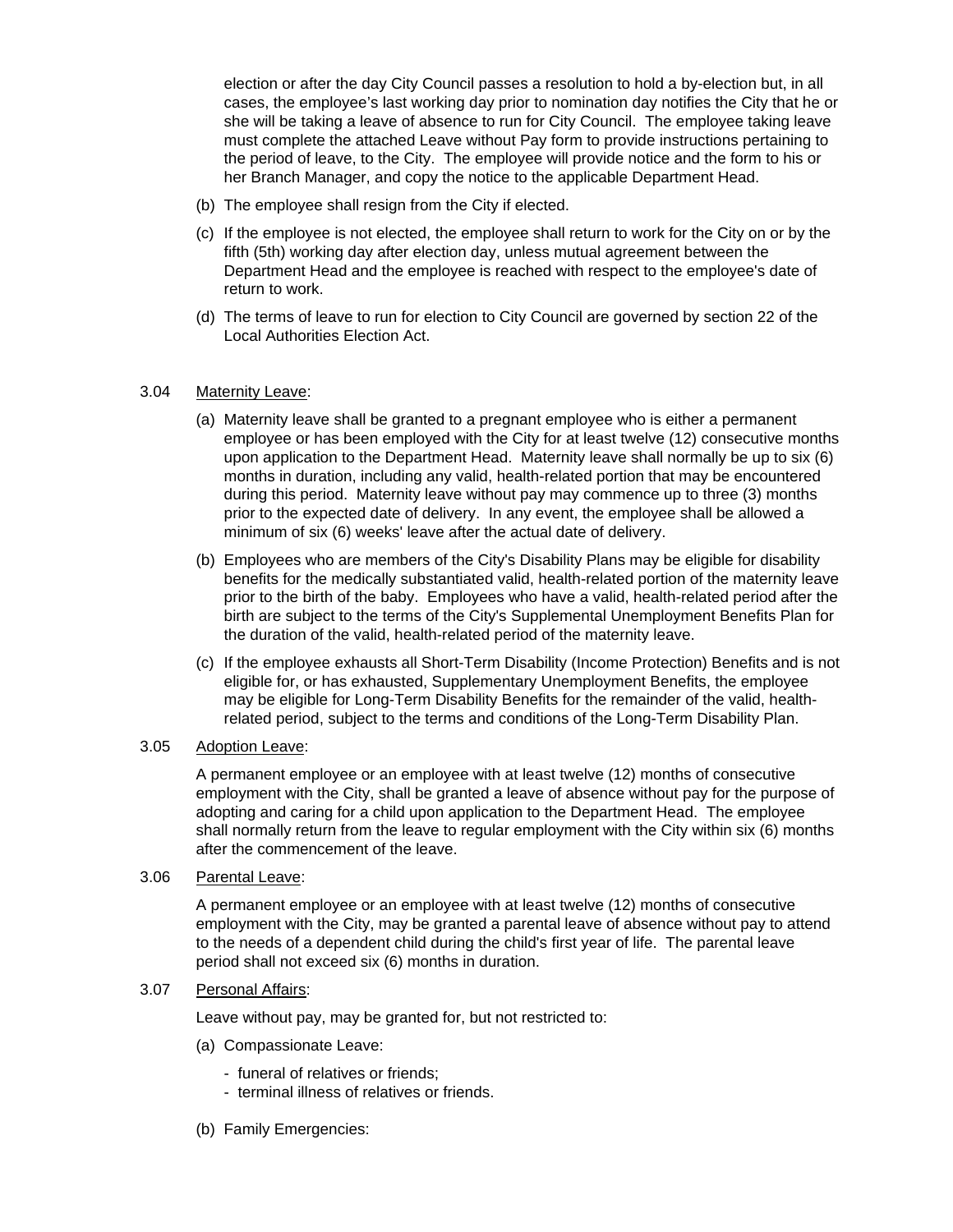- sudden illness or crisis in the home.
- (c) Family Events:
	- marriage;
	- family reunion.

### 3.08 Personal Disability

- (a) Permanent and probationary employees who suffer a disability may apply for a leave provided that all applicable disability income benefits have been exhausted, or disability income benefits have been denied.
- (b) The Department Head shall approve or deny the employee's application for leave on the basis and merits of the information provided to the Department.
- (c) If the request for leave is by reason of disability and no expected date of return has been specified by the attending physician, leave may be granted initially for a period not exceeding ninety (90) consecutive calendar days. If the employee is not fit to return to work at the end of this period, the employee's employment status with the City may be reviewed at this point.

# 3.09 Union/Management Affairs:

 Leave for the reason of Union or Management Association affairs may be granted for the purposes of:

- (a) Full-time employment as an Official of the Union or Management Association.
- (b) Participation, as an elected delegate, in Union or Management Association meetings, conventions, educational seminars, training sessions, etc.
- 3.10 Temporary and Provisional Employees:

 Temporary and Provisional employees who require leave for a period in excess of ten (10) consecutive working days shall be terminated from the civic service, effective the last working day before commencing such leave, except as otherwise provided in the applicable collective agreement.

#### 3.11 Recording Leave:

- (a) The employing department shall record off-time resulting from approved leaves in accordance with payroll procedures.
- (b) Time off shall be recorded in hours or in a fraction of an hour if the absence is less than one hour.
- (c) The employing Department shall record approved leaves in the employee's personnel file and shall also maintain a summary of all leaves approved in any given year.

### 3.12 Employee Benefits:

- (a) Benefits for employees granted leave for less than a complete pay period will be unaffected by the leave.
- (b) In-scope employees granted leave in excess of a complete pay period shall be eligible for benefits during the period of leave in accordance with the provisions in the applicable collective agreement.
- (c) Management and Out-of-Scope employees granted leave in excess of a complete pay period shall be eligible for benefits during the period of the leave.
- (d) Prior to the commencement of the leave in excess of a complete pay period, employees may choose to maintain (as a package) those benefits in force prior to the commencement of the leave or decline benefit coverage during the leave.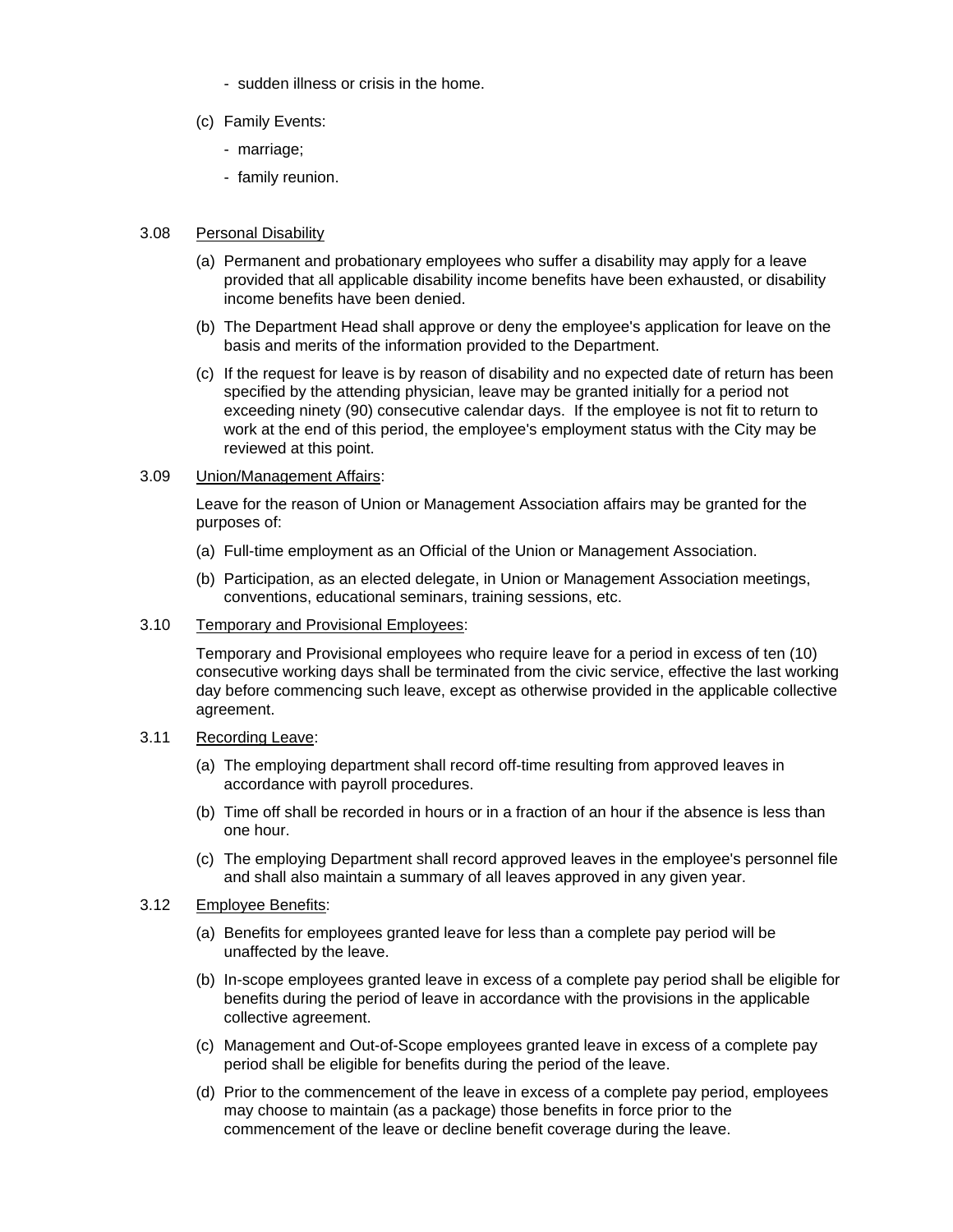- (e) Where the employee elects to maintain benefit coverage, the benefits which were in effect prior to the leave are to be maintained as a package, as follows:
	- (i) Major Medical and Supplementary Hospital, Dental, Long-Term Disability and Group Life Plans (Basic Life, Dependent Life and Optional Life) - the employee must arrange prior to the leave, to pay both the employee and the City contributions required in respect of the term of the leave. During maternity leaves, no prepayment of benefits is required in respect of the valid, healthrelated period of the leave. During this time, benefit coverage and cost-sharing remains as it was prior to the maternity leave. Prepayment of contributions will be required during the voluntary portion of the leave in order to maintain coverage.
	- (ii) Short-Term Disability Plan no contributions are required and no benefits are payable during the period of leave, except as outlined in 3.04(b).
	- (iii) Long-Term Disability Plan Long-Term Disability benefits will be payable upon the expected date of return to work or eighty-five (85) working days of continuous disability, whichever occurs later.
	- (iv) Alberta Health Care coverage will terminate at the end of the month in which the last premium deduction was made. For the remainder of the leave, the employee will be billed directly from Alberta Health Care.
	- (v) Local Authorities Pension Plan on return from an approved leave, the employee may apply to have the leave recognized as pensionable service, in accordance with the Public Sector Pension Plans Act (Schedule I and Regulations).
	- (vi) Vacation during a leave of absence without pay, vacation will be accrued as outlined in the applicable collective agreements and City Policy A1115A - Vacation.
- (f) Where the employee elects to decline benefit coverage, the employee must acknowledge the intent on the Application for Leave of Absence Without Pay. Upon the employee's return to work, dental services will be restricted to basic services only (Type A) for the first twelve (12) months. Short and Long Term Disability coverage will not be in effect until the employee has been actively at work for ten (10) continuous days following the period of the leave.